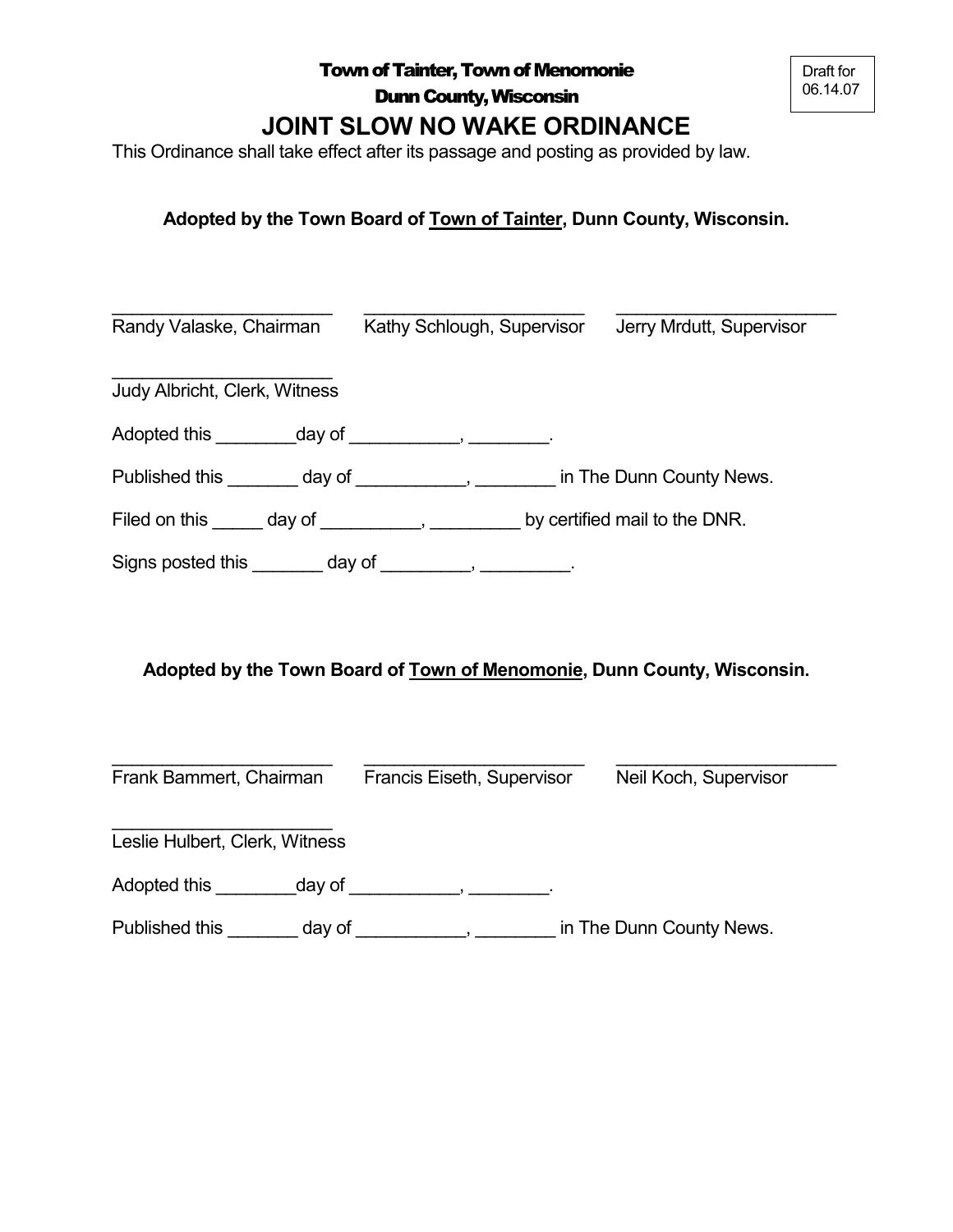# **Table of Contents**

| 1.1            |  |
|----------------|--|
| 1.2.           |  |
| 1.3            |  |
| 1.4            |  |
| 1.5            |  |
| 1.6            |  |
| 1.7            |  |
| 1.8            |  |
| 1.9            |  |
|                |  |
| 2.1            |  |
| 2.2            |  |
| 2.3            |  |
| 2.4            |  |
| 2.5            |  |
| 2.6            |  |
| 2.7            |  |
|                |  |
| 3.1            |  |
| 3.2            |  |
|                |  |
|                |  |
| 4.1<br>4.2     |  |
|                |  |
|                |  |
| 1              |  |
| $\overline{2}$ |  |
| $\overline{3}$ |  |
| $\overline{4}$ |  |
| 5              |  |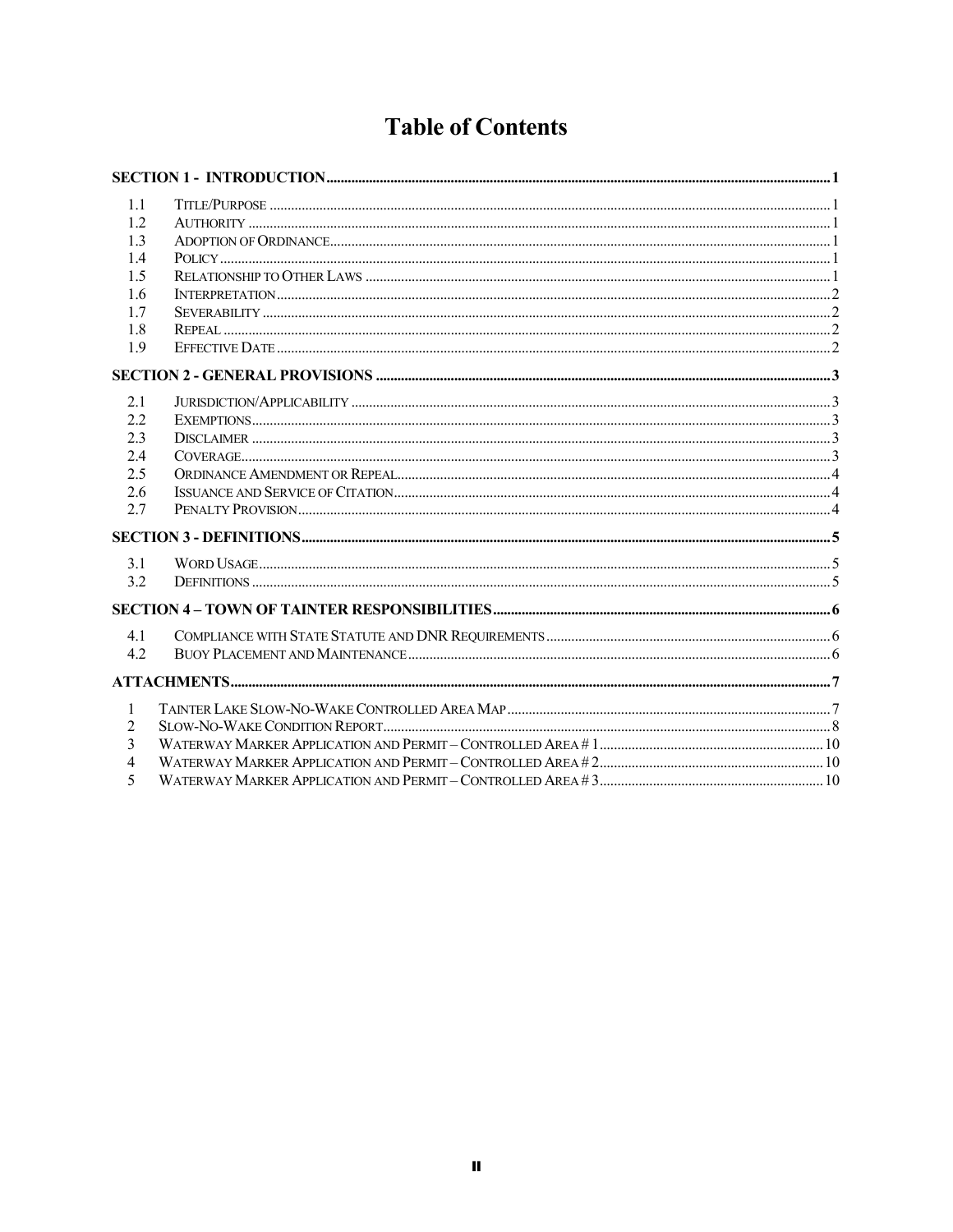# Section 1 - Introduction

#### <span id="page-2-1"></span><span id="page-2-0"></span>1.1 Title/Purpose

The title of this Ordinance is the Town of Tainter and Town of Menomonie Joint Slow-No-Wake Ordinance. The intent of this Ordinance is to provide safe and healthful conditions for the enjoyment of aquatic recreation on Tainter Lake consistent with public rights and interests and the capability of the water resources.

## <span id="page-2-2"></span>1.2 Authority

The town boards of the Town of Tainter and Town of Menomonie (hereafter referred to as the Jurisdiction Towns) have specific authority to adopt this Ordinance under s. 30.77, Wis. Stats. This statute requires at least 50% of the towns, villages, and cities having jurisdiction over the lake to enact an identical ordinance and for at least 60% of the footage of shoreline of the lake to fall within the boundaries of these towns, villages, and cities in order for the ordinance to be valid. Since 100% of the slow-no-wake areas defined by this Ordinance fall within the boundaries of the Town of Tainter, the Town of Tainter and either the Town of Menomonie, Town of Red Cedar or the Town of Sherman must adopt this Ordinance for it to be valid.

#### <span id="page-2-3"></span>1.3 Adoption of Ordinance

The town boards of the Jurisdiction Towns, by this Ordinance, adopted on proper notice with a quorum and by a roll call vote by a majority of the town board present and voting, provides the authority to regulate boating upon the waters of Tainter Lake specified as "Slow-No-Wake" and prescribing penalties for violation thereof.

# <span id="page-2-4"></span>1.4 Policy

- A. The provisions of this Ordinance shall apply to the waters of Tainter Lake.
- B. No person shall operate a boat faster than Slow-No-Wake at any time in the channel areas identified in the controlled areas map (see attached) and marked by buoys during the period between May 1st and September 15th.

#### <span id="page-2-5"></span>1.5 Relationship to Other Laws

State boating laws as found in ss. 30.50 to 30.71, Wis. Stats., are adopted by reference. The adoption and authorization for use of a citation under this Ordinance does not preclude the Jurisdiction Towns from adopting any other ordinance, or providing for the enforcement of any other law or ordinance, or providing for the enforcement of any other law or ordinance relating to the same or any other matter. The issuance of a citation under this Ordinance does not preclude proceeding under any other ordinance or law relating to the same or any other matter.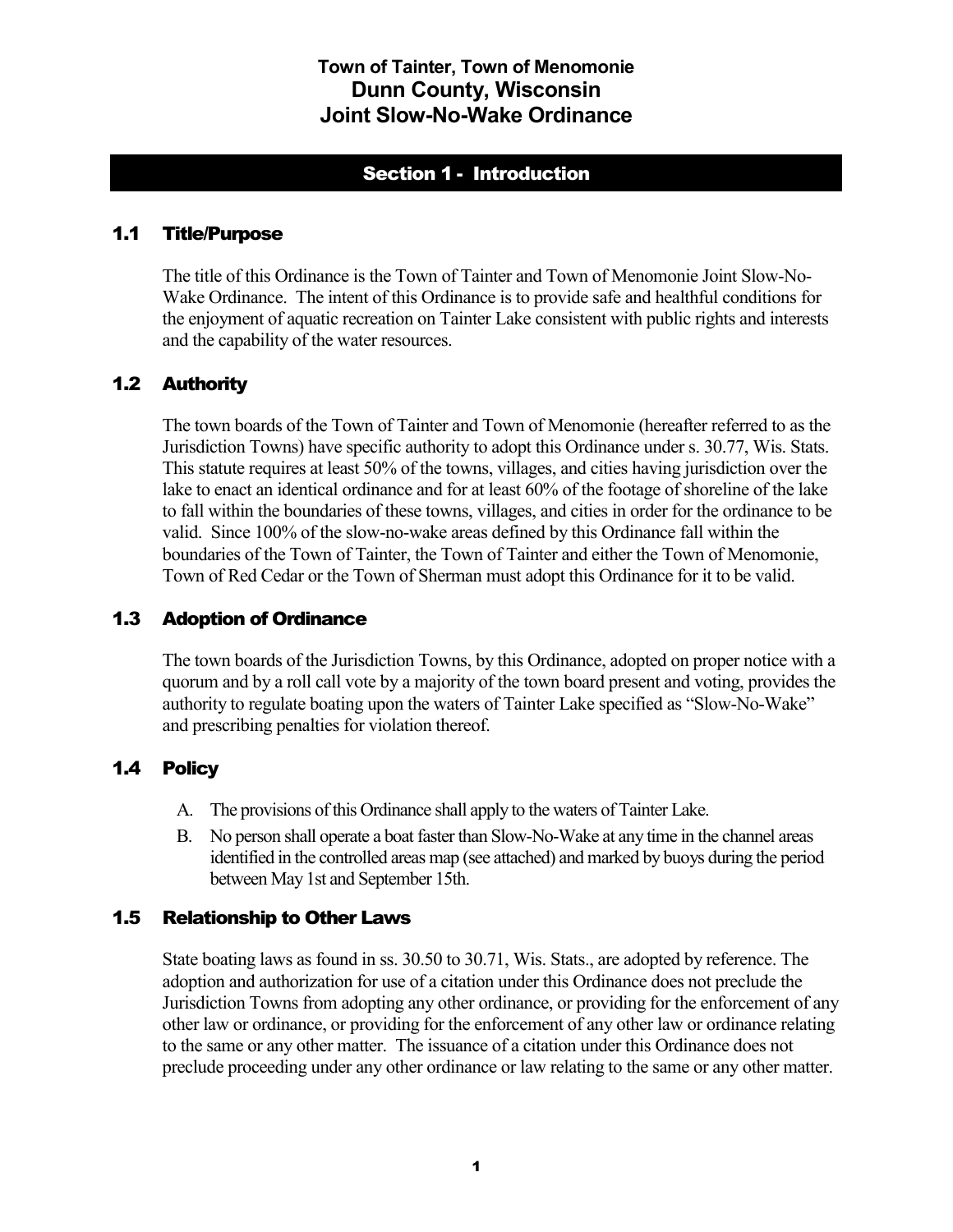Proceeding under any other ordinance or law relating to the same or any other matter does not preclude the issuance of a citation under this Ordinance.

## <span id="page-3-0"></span>1.6 Interpretation

In their interpretation and application, the provisions of this Ordinance shall be held to be minimum requirements and shall be liberally construed in favor of the Jurisdiction Towns and shall not be deemed a limitation or repeal of any other power granted by Wisconsin Statutes.

## <span id="page-3-1"></span>1.7 Severability

If a court of competent jurisdiction adjudges any section, provision or portion of this Ordinance unconstitutional or invalid, the remainder of this Ordinance shall not be affected thereby.

## <span id="page-3-2"></span>1.8 Repeal

All other ordinances or parts of ordinances of the Jurisdiction Towns inconsistent or conflicting with this Ordinance, to the extent of the inconsistency only, are hereby repealed.

# <span id="page-3-3"></span>1.9 Effective Date

This Ordinance shall become valid and take effect upon passage and adoption by the Tainter Town Board, passage and adoption by the Menomonie Town Board, and posting by the adopting town boards as provided by law. The town clerks shall properly post or publish this Ordinance as required under s. 60.80, Wis. stats.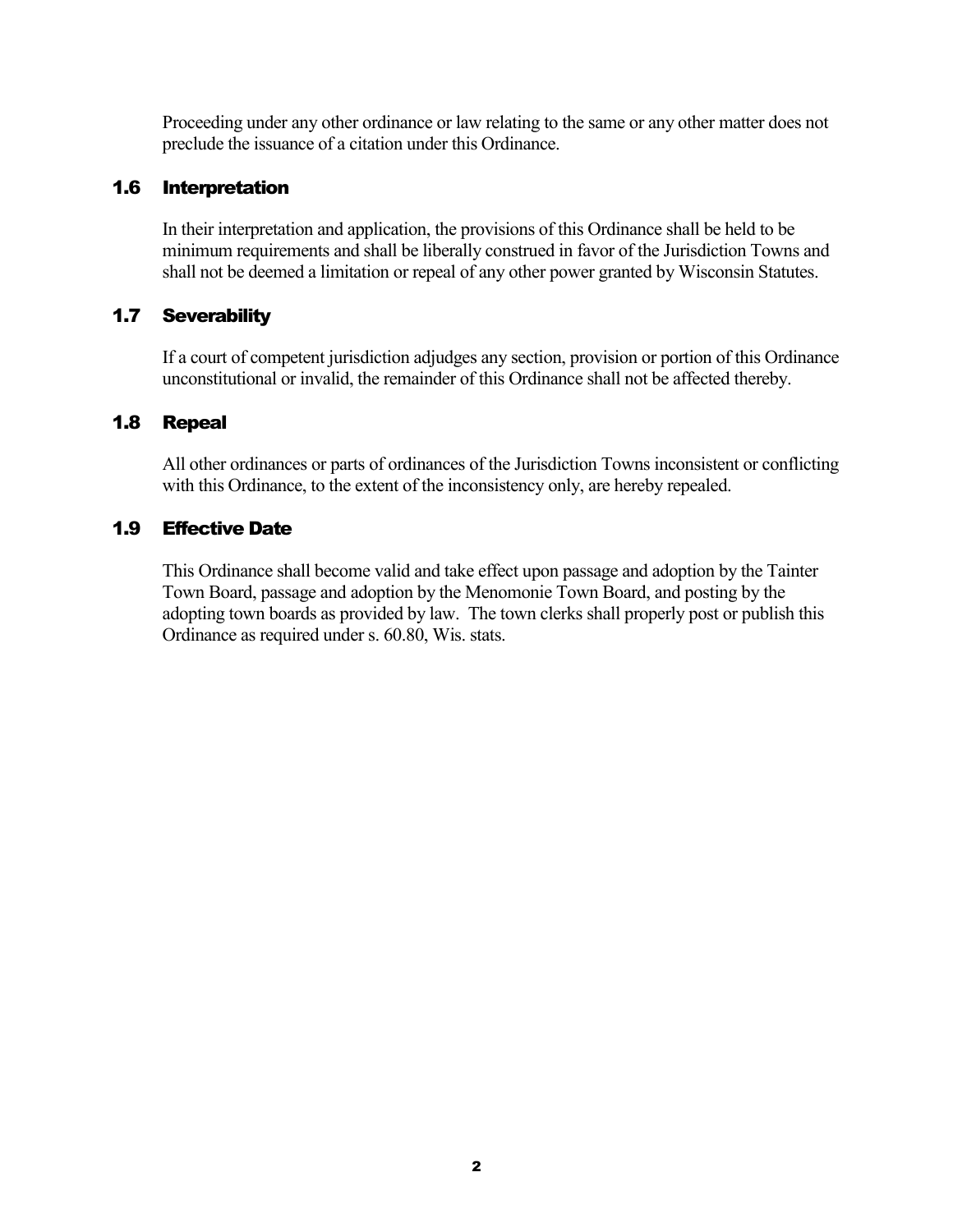# Section 2 - General Provisions

#### <span id="page-4-1"></span><span id="page-4-0"></span>2.1 Jurisdiction/Applicability

The issuance of a citation by a person authorized to do so under subsection [2.6](#page-5-1) shall be deemed adequate process to give the appropriate court jurisdiction over the subject matter of the offense for the purpose of receiving cash deposits and other purposes under s. 66.0113 Wis. Stats.

#### <span id="page-4-2"></span>2.2 Exemptions

None.

#### <span id="page-4-3"></span>2.3 Disclaimer

- A. **Multiple Jurisdictions.** All persons reviewing the provisions of this Ordinance should be aware that any Jurisdiction Town is only one of a number of governmental bodies that may have jurisdiction in the town. Towns cannot make any representations on behalf of any other government body.
- B. **Binding Acts.** No statement or actions by any official, employee, agent or committee of any Jurisdiction Town should be construed or taken as a binding act of the Town except a resolution, motion, or ordinance that has been adopted by the Town Board at a lawfully conducted Town Board meeting, or by the Town electorate at a duly constituted Annual or Special Town Meeting. This includes, but is not limited to, interpretation of this Ordinance.

#### <span id="page-4-4"></span>2.4 Coverage

No person shall operate a boat faster than slow-no-wake at any time between May 1st and September 15th in the waters (see attached controlled areas map):

1. Beginning at the NW entrance of the Hay River Bridge channel and ending at the SE end of the channel entering Tainter Lake as marked by buoys.

| 44.993562° N | $-091.847831^{\circ}$ W |
|--------------|-------------------------|
| 44.991761°N  | $-091.846856$ °W        |

2. Beginning at the North end of the channel between Upper and Lower Tainter Lake and ending at the South end of the Northern channel as marked by buoys.

| a.             | 44.975537° N | $-091.862705$ ° W |
|----------------|--------------|-------------------|
| $h_{\cdot}$    | 44.973885° N | $-091.863717$ °W  |
| C <sub>1</sub> | 44.972446 °N | $-091.865307$ °W  |

3. Beginning at the North end of the center channel between Upper and Lower Tainter Lake and ending at the South end of the center channel as marked by buoys.

|   | $44.970074$ <sup>o</sup> N | $-091.870087$ °W             |
|---|----------------------------|------------------------------|
| b | $44.966974$ °N             | $-091.876533$ <sup>o</sup> W |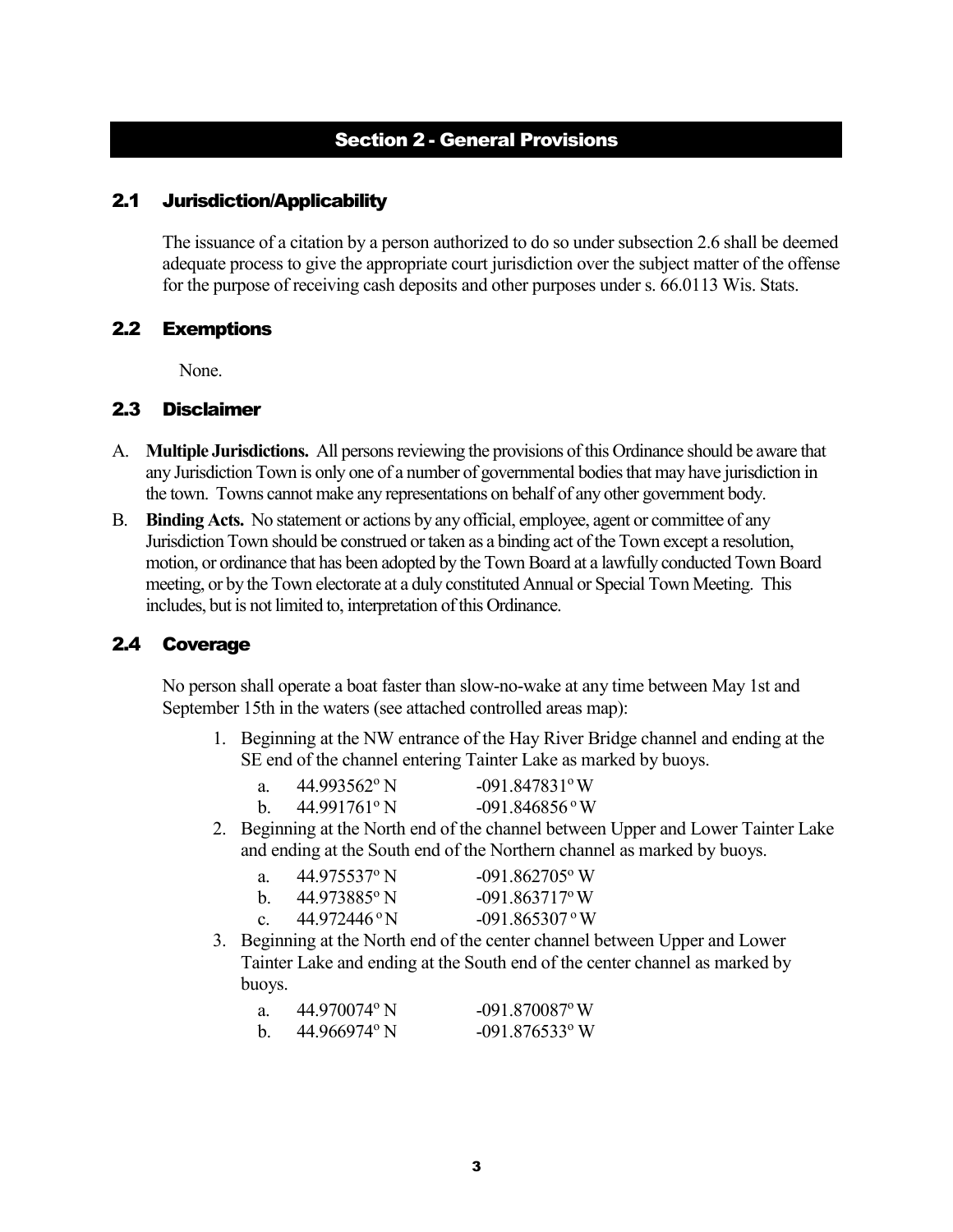#### <span id="page-5-0"></span>2.5 Ordinance Amendment or Repeal

Any Jurisdiction Town that proposes to amend or repeal this Ordinance must notify the other Jurisdiction Towns in writing as the amendment or repeal may render this Ordinance invalid under s. 30.77, Wis. Stats. Jurisdiction Towns that propose to amend or repeal this Ordinance must hold a public hearing on the issue at least 30 days before the amendment or repeal would take effect. Amendments will not take effect until the required towns necessary to render the Ordinance valid in accordance with s. 30.77, Wis. Stats., adopt the amendments.

#### <span id="page-5-1"></span>2.6 Issuance and Service of Citation

Since the entire slow-no-wake areas regulated by this Ordinance fall within the boundaries of the Town of Tainter, the Town of Tainter is responsible for enforcement of those slow-nowake areas.

- A. Town of Tainter Town Board Members will cooperate with and encourage the Dunn County Sheriff's Department and the Department of Natural Resources or a qualified trained patrol employed by the Town of Tainter to issue such citations.
- B. Town of Tainter citations, in addition, shall specifically be issued by enforcement official(s) identified in Section 4 of the Town of Tainter Citation Ordinance.

### <span id="page-5-2"></span>2.7 Penalty Provision

Wisconsin state boating penalties as found in Wis. Stat. 30.80, and deposits as established in the Uniform Deposit and Bail Schedule established by the Wisconsin Judicial Conference, are hereby adopted by reference and all references to fines amended to forfeitures and all references to imprisonment deleted. Any person, partnership, corporation, or other legal entity that fails to comply with the provisions of this Ordinance shall, upon conviction, forfeit the amount listed in the Town of Tainter Citation Ordinance. Citations shall be issued to the party violating this Ordinance.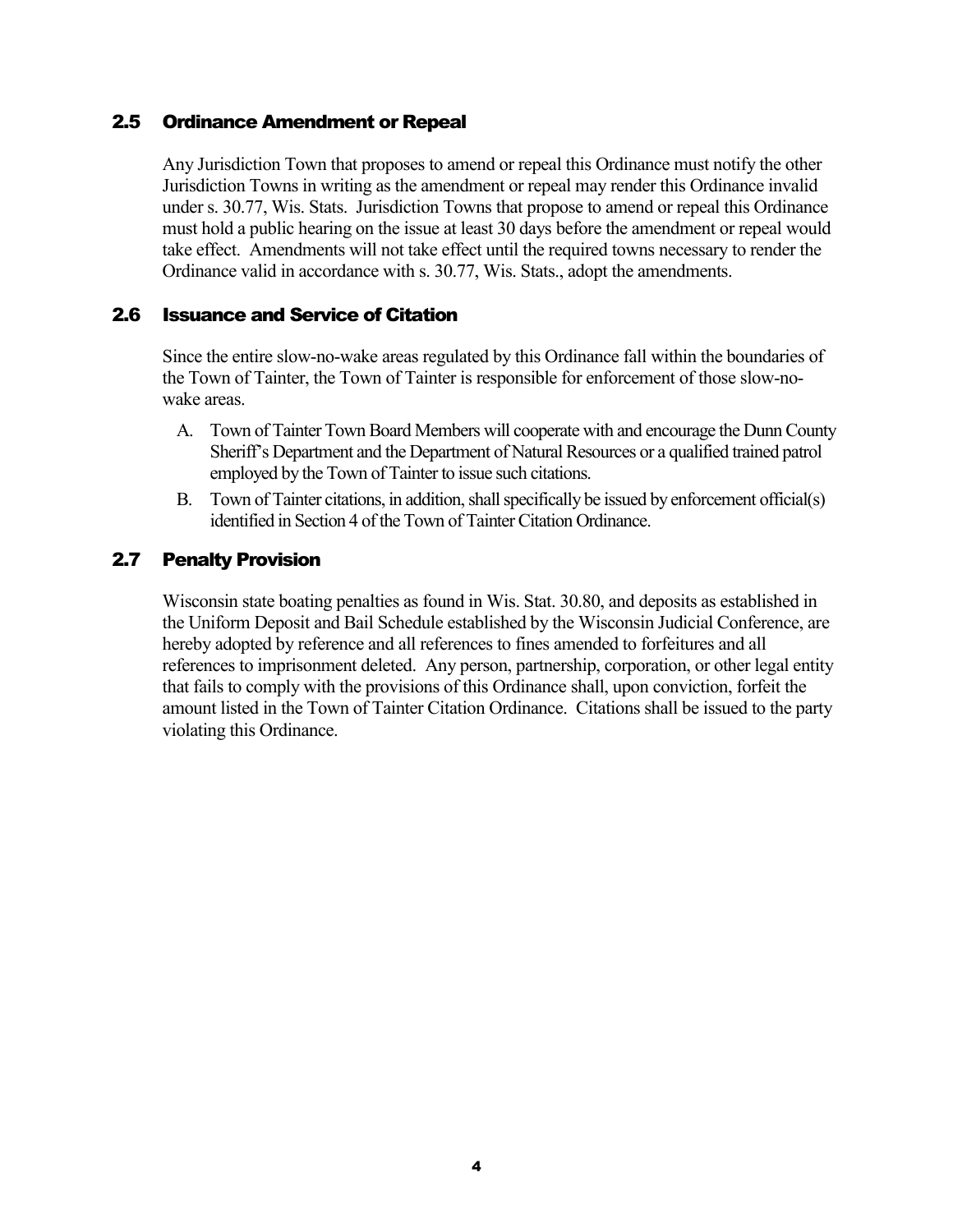# Section 3 - Definitions

#### <span id="page-6-1"></span><span id="page-6-0"></span>3.1 Word Usage

For the purposes of this Ordinance, words used in the present tense include the future; the singular number includes the plural number; and the plural number includes the singular number. The word "shall" is mandatory and not directory.

#### <span id="page-6-2"></span>3.2 Definitions

Definitions for certain words or phrases used in this Ordinance, in particular where this Ordinance references another town ordinance, can be found in the referenced ordinance. Definitions for other words or phrases can be found in the Wisconsin Statutes, Sections 30 and 66. For the purposes of this Ordinance, the following definitions revise, supplement, or are in addition to definitions contained in the above referenced documents.

- 1. *DNR.*Department of Natural Resources*.*
- 2. *Jurisdiction Town.* Means the Town of Menomonie and Town of Tainter, all of which are in Dunn County, Wisconsin.
- 3. *Peace officer.* Means a state, county, city, village, town, town sanitary district or public inland lake protection and rehabilitation district officer, agent or employee charged under statute or municipal ordinance with powers or duties involving inspection of real or personal property, including buildings, building premises and building contents.
- 4. *Town Board.* Means the board of supervisors for a Jurisdiction Town and includes any designee of the board authorized to act for the board.
- 5. *Town Clerk.* Means the clerk of a Jurisdiction Town.
- 6. *Wis. stats.* Means the Wisconsin Statutes, including successor provisions to cited statutes.
- 7. *Slow-no-wake.* Means that speed at which a boat moves as slowly as possible while still maintaining steerage control.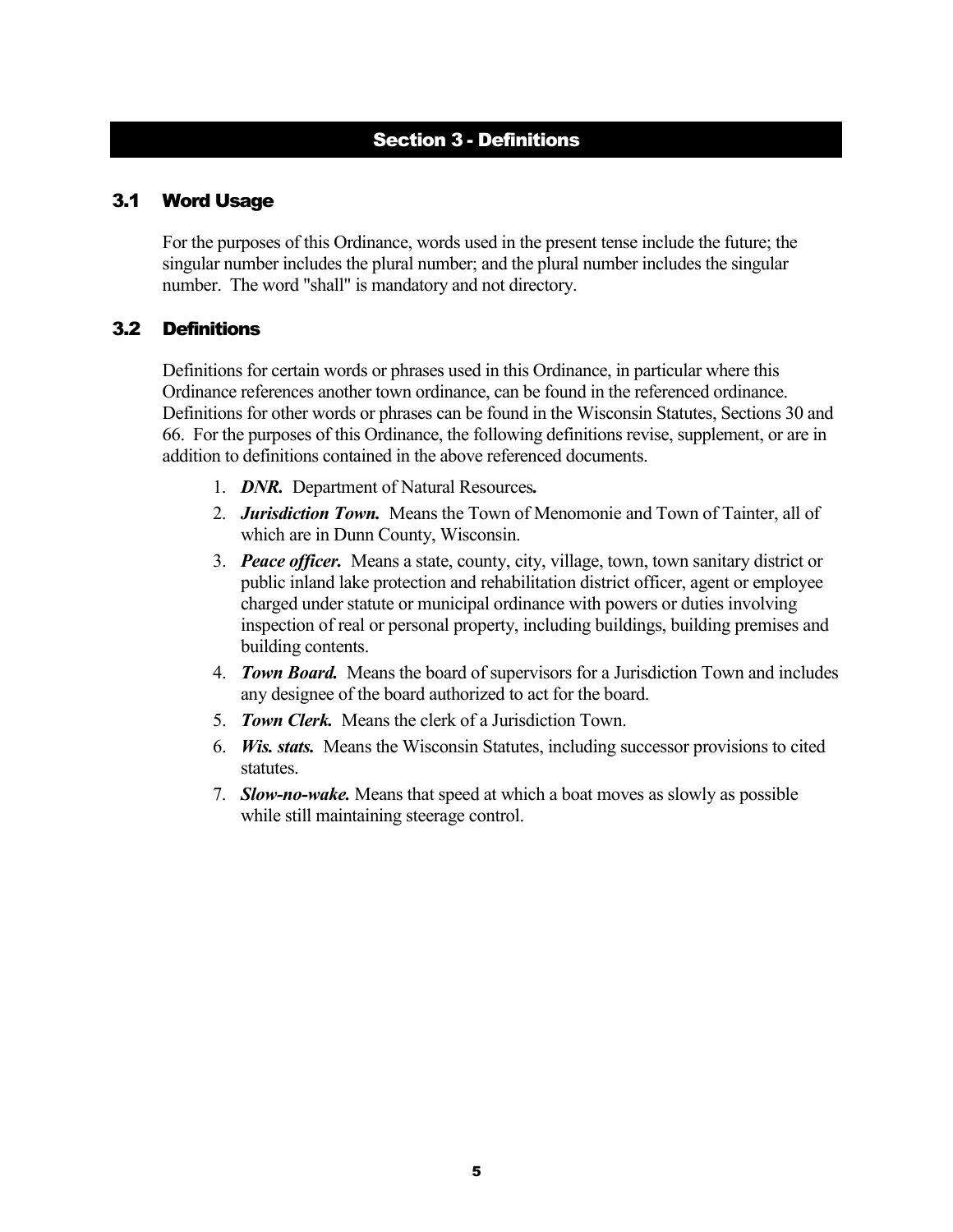# Section 4 – Town of Tainter Responsibilities

### <span id="page-7-1"></span><span id="page-7-0"></span>4.1 Compliance with State Statute and DNR Requirements

The Town of Tainter shall be responsible for complying with all State Statute and DNR requirements associated with this Ordinance.

### <span id="page-7-2"></span>4.2 Buoy Placement and Maintenance

Since all controlled areas covered by this Ordinance fall within the Town of Tainter boundaries, the Town of Tainter shall be responsible for enforcement of the provisions of this Ordinance and all costs associated with buoy placement and buoy maintenance.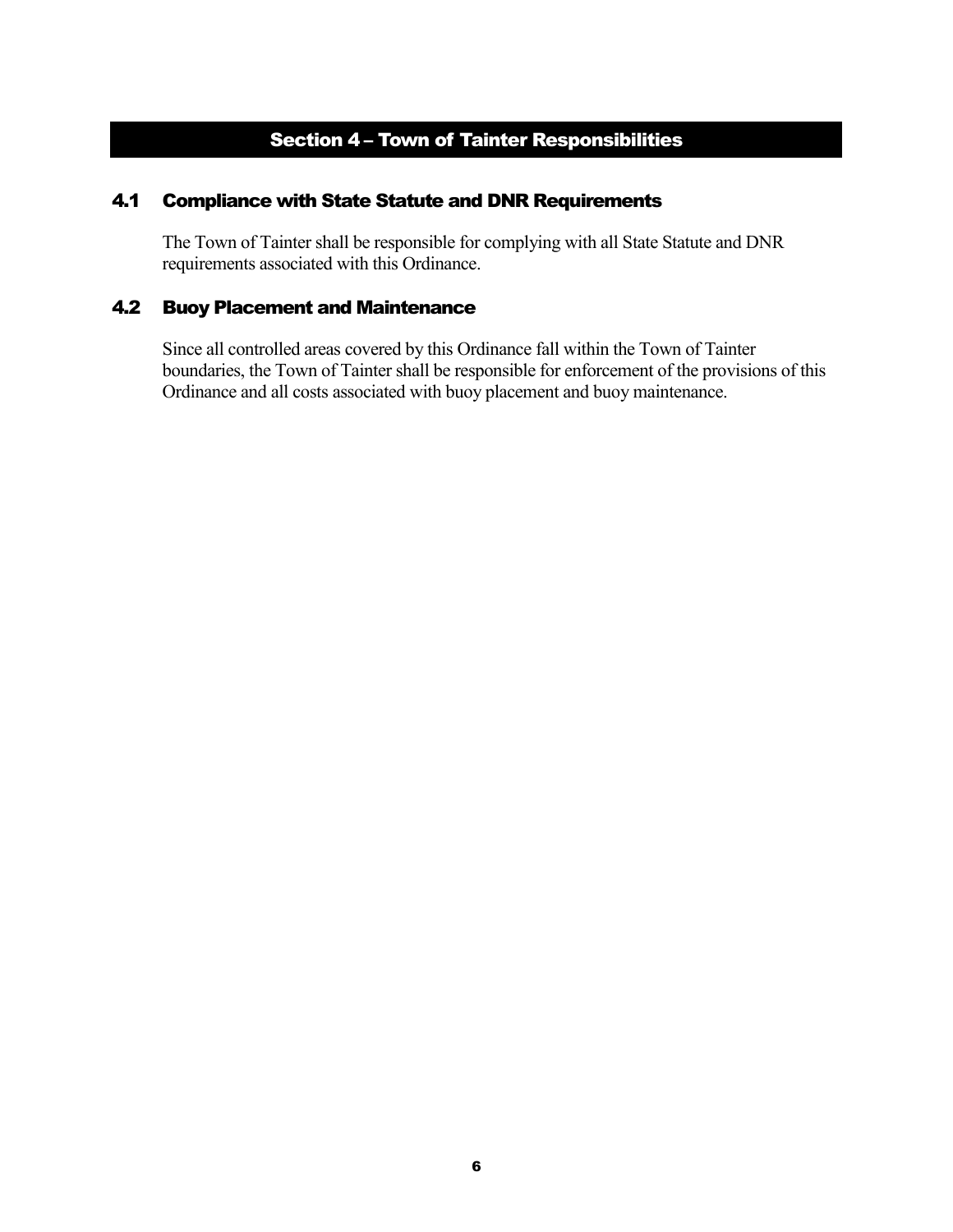# **Attachments**

# <span id="page-8-1"></span><span id="page-8-0"></span>1 Tainter Lake Slow-No-Wake Controlled Area Map



Tainter Lake, Dunn County, Wisconsin (see 2004 Dunn County platt book page 46)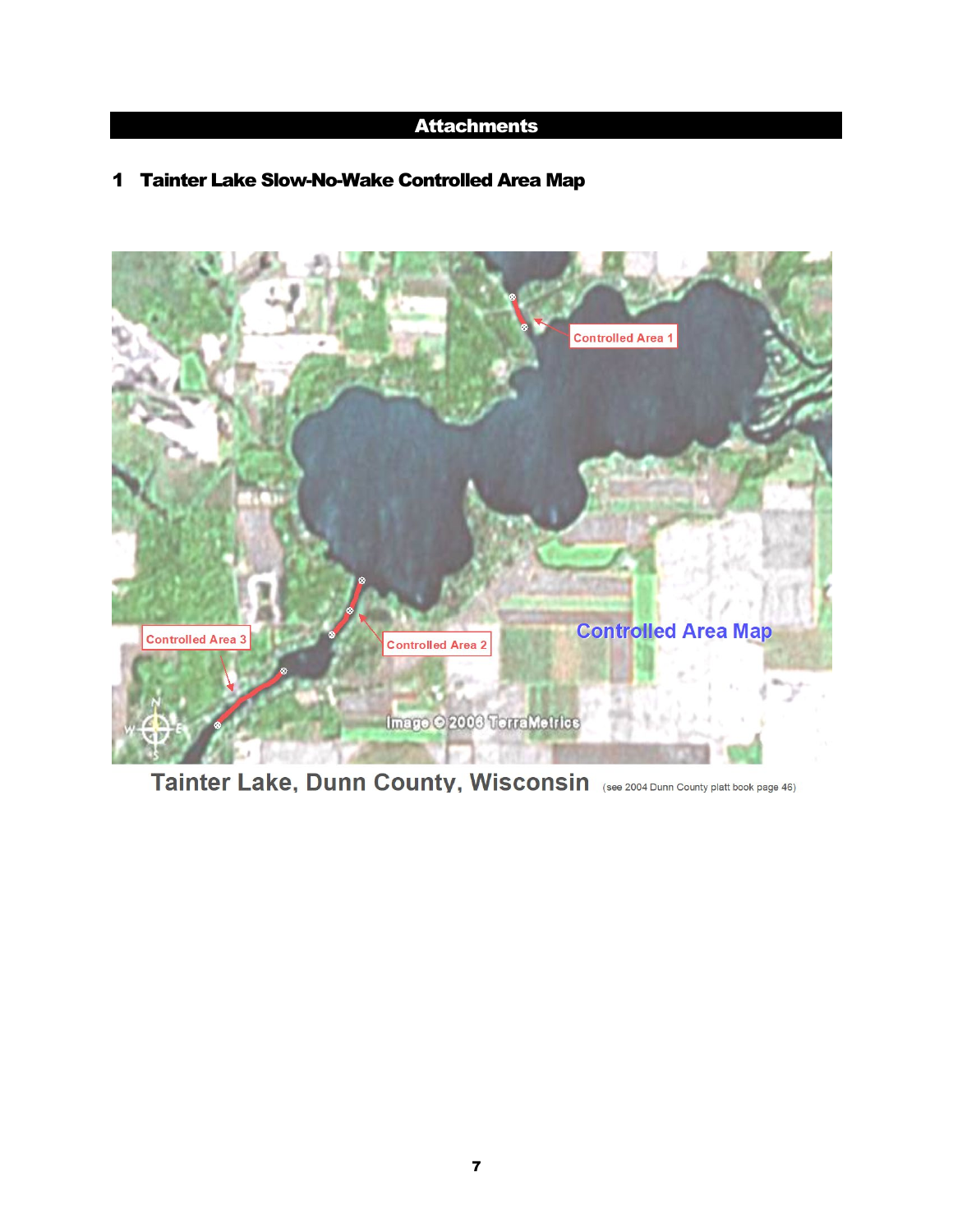### <span id="page-9-0"></span>2 Slow-No-Wake Condition Report

#### **TAINTER LAKE CONDITION REPORT 1/23/06**

#### **Purpose**

The following is a record for the justification of a slow-no-wake ordinance in the channels of Tainter Lake (see attached controlled area map). The primary purpose of the ordinance is to ensure the public safety in the channel areas of Tainter Lake in Dunn County, Wisconsin.

#### **Local conditions necessitating the regulation change:**

The existing statute restricts boats to slow-no-wake to within 100' of any docks, rafts or piers (see ss. 30.66(3) Wis. Stats.). Because most of the channel areas on

Tainter Lake are between 200' to 300' in width, it allows boaters to operate their watercraft at full throttle down the center of the channel.

The channel areas on Tainter Lake are highly populated. Residential lots along this shoreline typically range from between 100' to 150' of channel frontage and high percentages have docks, piers, boathouses or swimming areas. The watercraft using these channels includes both motorized and nonmotorized craft e.g. fishing boats, speedboats, pontoons, PWC, canoes, sailboats, kayaks, paddle boats, etc. It is a popular fishing and recreational lake for both residents and non-residents which become apparent with the significant increase in watercraft on weekends and holidays. The narrow width of the channel; the high concentration of shoreline residents and the high volume of watercraft on weekends and holidays make these areas prone to safety issues. The potentially unsafe conditions in these channel areas are substantiated by shoreline residents during local Sportsman and Lake Association meetings.

#### **Ordinance Positive Effects:**

1) A slow-no-wake ordinance in portions of the channel areas of Tainter Lake would reduce watercraft speeds in these narrow corridors therefore improving the public safety in the channels. 2) The buoys authorized by the ordinance would heighten the awareness of boaters in the areas to the relationship of their craft's speed to the public safety in the area.

#### **Ordinance Negative Effects:**

1) The channel between upper and lower Tainter Lake is lengthy; restricting boat traffic to slow-nowake for portions of this distance would increase the time it takes to get between the two main areas of the lake.

2) In addition to the channel being used as a pathway between the two main areas of the lake, it is also currently used for speed boating and water skiing. Making portions of the channel a slow-no-wake area would restrict these forms of recreation from the channel areas.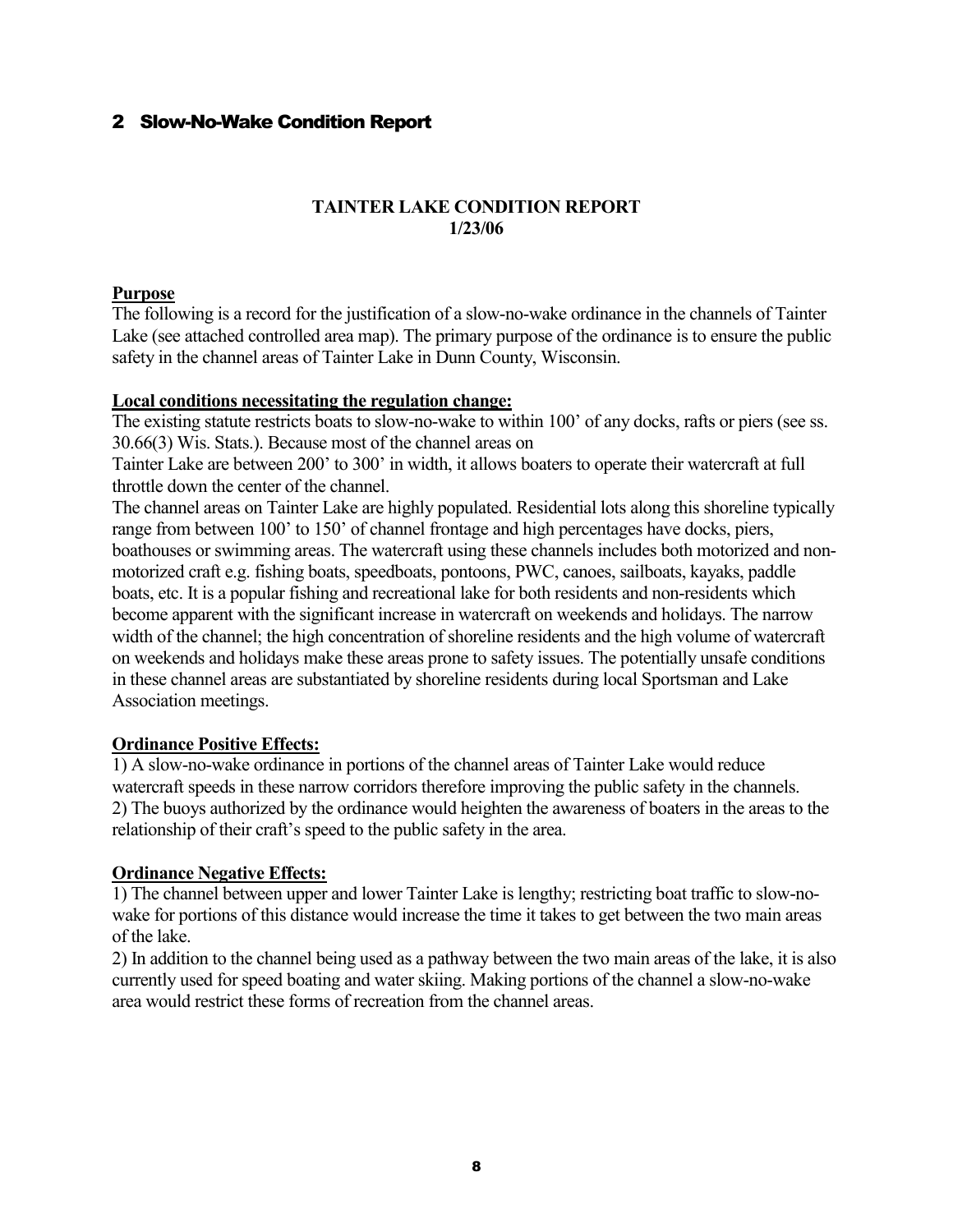#### **Impact on Public Safety if Ordinance is Not Adopted:**

Like most lakes in Wisconsin, boat traffic continues to increase on Tainter Lake, as does the number of residences on the shoreline. If the ordinance is not adopted, it is highly unlikely the risk to public safety in these areas will decrease. There is a greater likelihood the risk will increase due to the increasing congestion in these areas.

#### **Summary of Ordinance Opposition:**

The opposition to the ordinance seems to be similar to that of local neighborhoods trying to enact slower speed limits on their streets. The residents that live on the street endorse lower speed limits but the nonresidents oppose the inconvenience of the slower speed limit. This seems to be the case with a Tainter Lake slow-no-wake ordinance; most of the support for the ordinance comes from the residents along the channel areas and most of the resistance comes from boaters residing off the channel areas.

#### **Options Considered:**

See attached Tainter Menomin Lake Improvement Association (TMLIA) survey results.